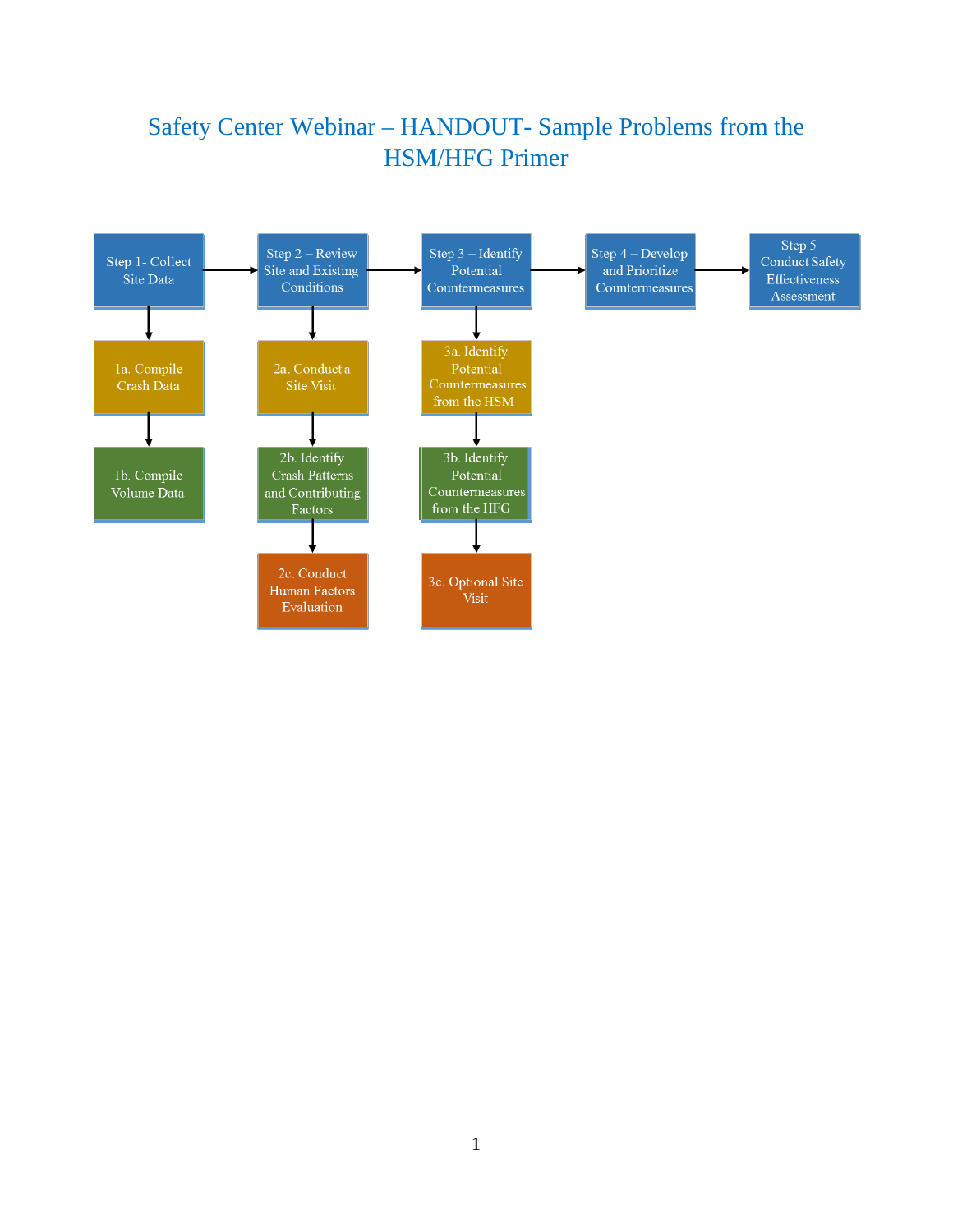## Example 3.2 – Rural Multilane Highways – Joint Use of the HSM and the HFG

#### **Step 1 Collect Site Data**

Problem Statement: A local community college is planning to open a satellite campus in a more rural section of a neighboring county. The campus is expected to increase traffic volume along I-75 at the current exit (just north of milepost 145) by 7,000 vehicles per day by 2020 (3 years from the study). In anticipation of the added traffic, the State DOT is evaluating the current safety of the highway south of the exit for the proposed campus. There is a large radius sweeping horizontal curve leading to/from the existing exit that will serve the campus. The DOT is interested in implementing infrastructure improvements along the 2.4-mile segment and wants to evaluate the impacts of adding lighting to the corridor as well as increasing the shoulder width to 10 feet, both of which are currently planned projects along the corridor. Additionally, the corridor is scheduled for pavement replacement in 2019 as a part of the DOTs pavement management process. Any additional countermeasures, which can be shown to have a high potential to reduce crashes along the corridor, will be implemented at that time.



**Figure 1. Interstate 75 south of County Road 235**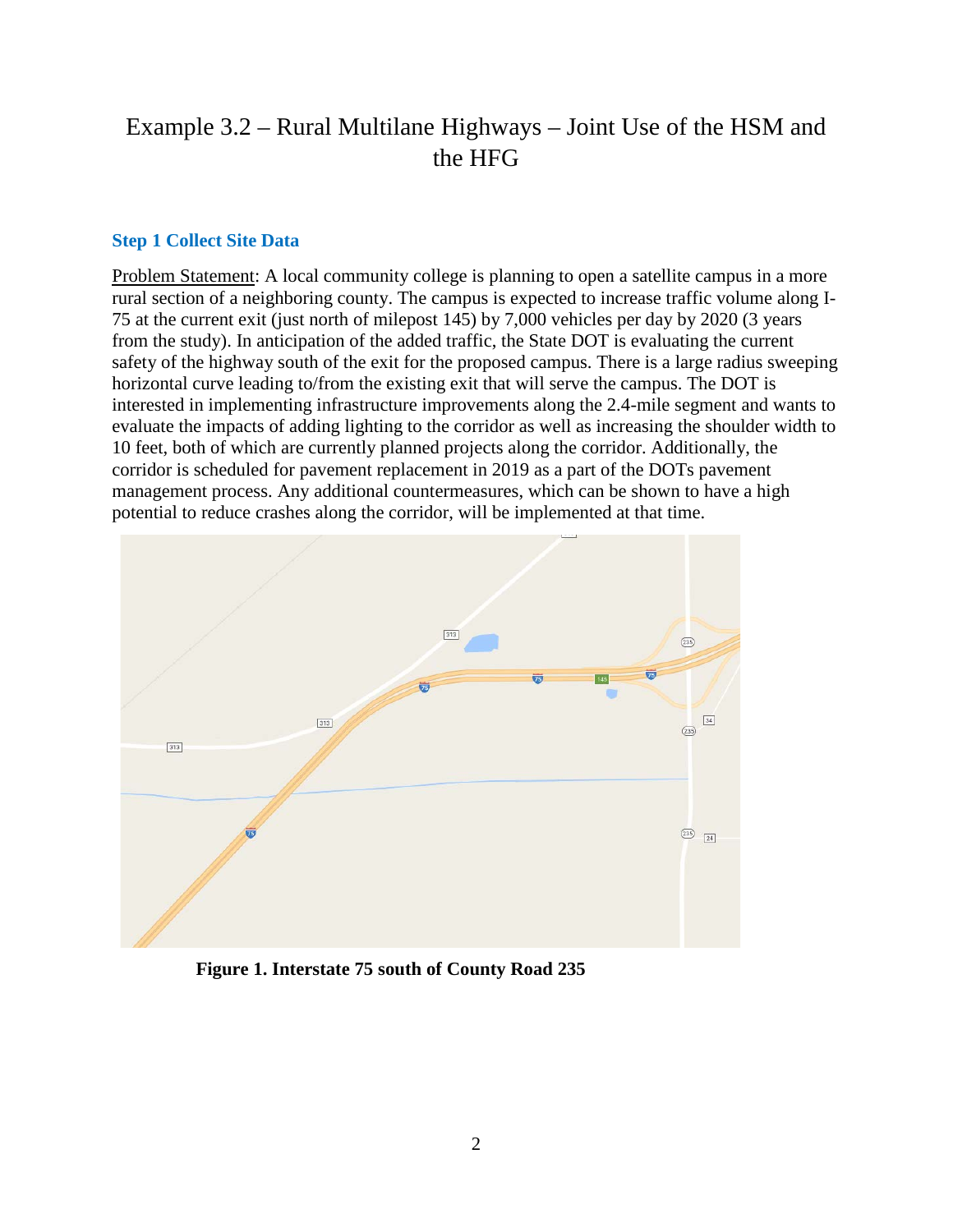#### Site Characteristics:

- Rural Principal Arterial
- 12-foot lanes
- Four-foot paved shoulder on both sides
- No lighting
- No median or roadside barriers
- Roadside rating of 1, open clear road sides, shallow roadside slopes
- 75 MPH posted speed limit
- Two-inch drop off between traveled way and shoulders
- 40-foot grass median
- Shoulder rumble strips to the left and the right of travel lanes in either direction
- No access points within 2.4-mile study segment
- No grade or vertical curvature
- Horizontal curve radius ~1,700 feet

#### Crash Data:

| <b>Crash Year</b> | Fatal $(K)$ | <b>Serious Injury (A)</b> | Evident Injury (B) | Possible Injury (C) | <b>PDO</b> | <b>Total</b> |
|-------------------|-------------|---------------------------|--------------------|---------------------|------------|--------------|
| 2011              |             |                           |                    | 12                  | 19         | 42           |
| 2012              |             |                           |                    | O                   | 23         | 38           |
| 2013              |             | ◠                         |                    | 10                  | 21         | 43           |
| 2014              |             | ⌒                         |                    | Ч                   | 15         | 32           |
| 2015              |             |                           |                    |                     | 16         | 30           |
| <b>Total</b>      |             | 15                        | 21                 | 44                  | 94         | 185          |

### **Table 1. Number of crashes by year and crash severity**

#### **Step 2b. Identify Crash Patterns and Trends**



**Figure 2. Number of crashes by year and crash severity**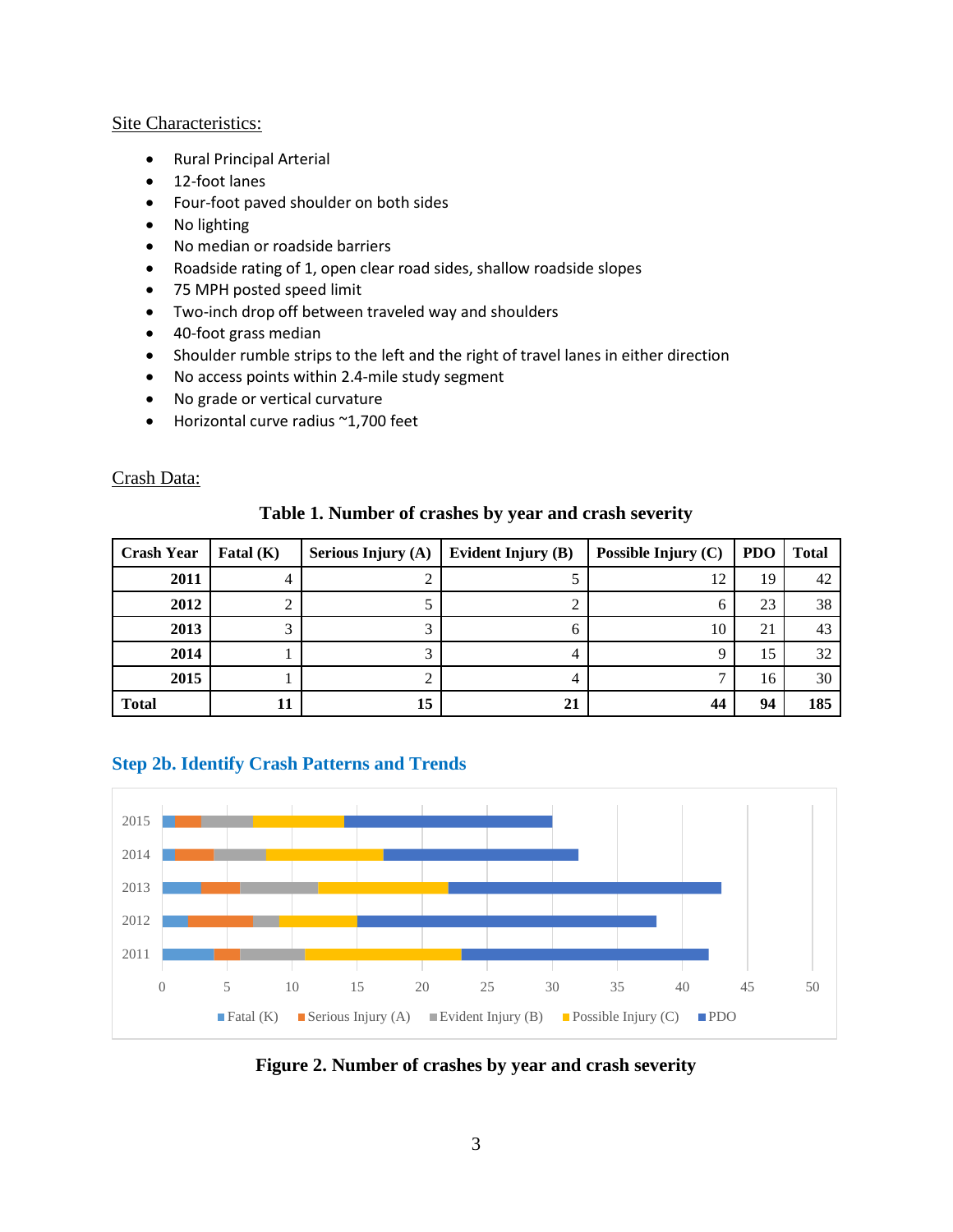

**Table 2. Number of crashes by collision type and crash severity**

**Figure 3. Number of crashes by collision type and crash severity**

| <b>Contributing Factors</b>  | Fatal $(K)$    | <b>Serious</b><br>Injury $(A)$ | Evident<br>Injury $(B)$ | <b>Possible</b><br>Injury $(C)$ | <b>PDO</b> | <b>Total</b> |
|------------------------------|----------------|--------------------------------|-------------------------|---------------------------------|------------|--------------|
| Under influence of alcohol   | 4              |                                |                         |                                 | 4          | 16           |
| <b>Distracted driving</b>    | 0              | ↑                              |                         |                                 | 4          | 8            |
| <b>Cross median</b>          | 10             | 12                             | 13                      | 17                              | 36         | 88           |
| <b>Following too closely</b> | 0              |                                |                         | 13                              | 21         | 35           |
| <b>Night time</b>            | 8              | 10                             | 14                      | 21                              | 43         | 96           |
| <b>Exceeding speed limit</b> | $\overline{4}$ | 3                              | 5                       | $\mathcal{D}$                   | 17         | 31           |
| <b>Total</b>                 | 26             | 34                             | 35                      | 54                              | 125        | 274          |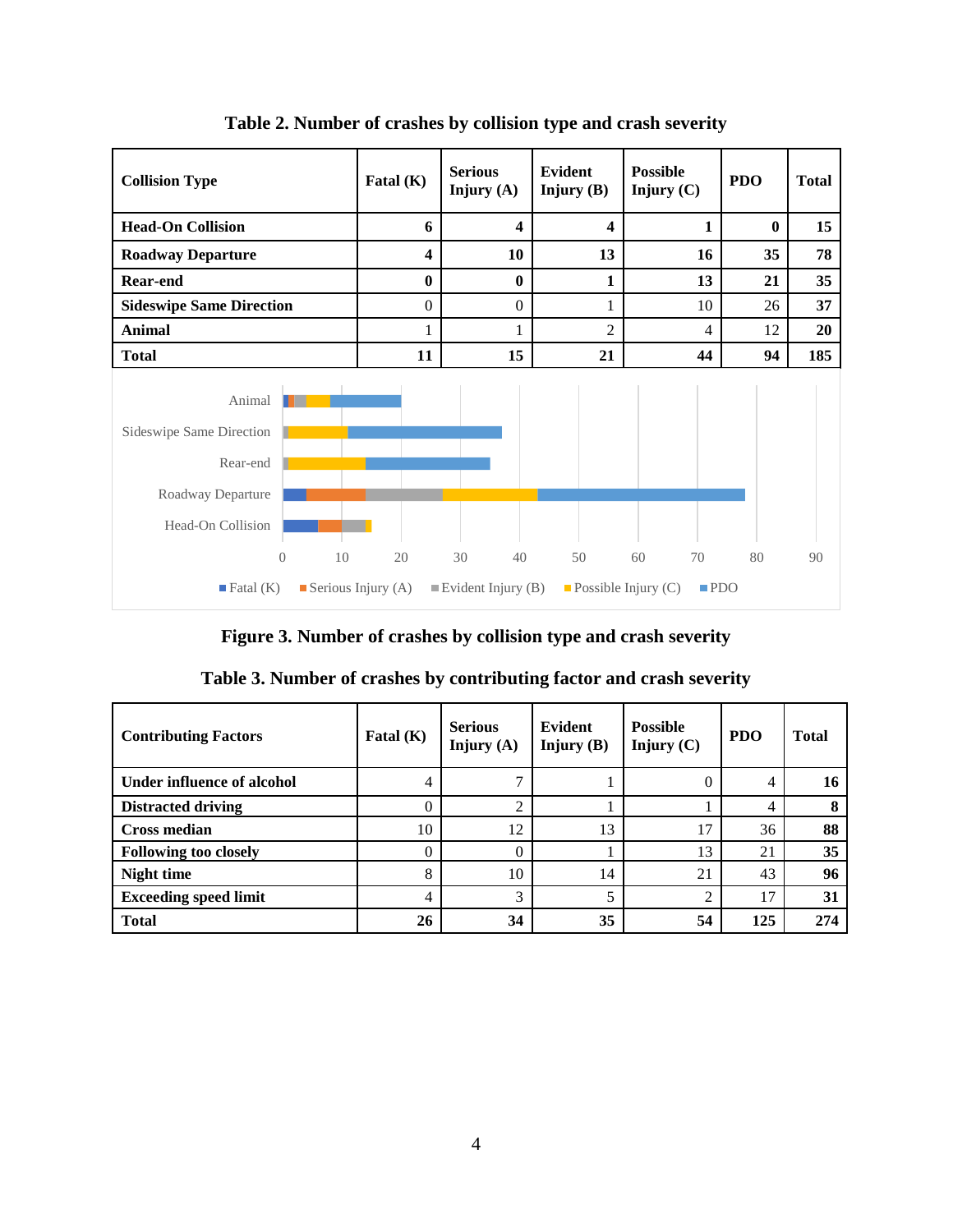

**Figure 20. Number of crashes by collision type and crash severity**

## **Step 2c Conduct Human Factors Evaluation**

**Objective**: review the relevant data from previous steps, and identify the individual road user, vehicle, and environment factors - and any possible interactions - that could contribute to driver or road user confusion, misperceptions, high workload, distraction, or other problems and errors.

| <b>Road User</b> | <b>Vehicle</b>              | <b>Environment</b>         | <b>Interactions</b> | <b>Relevant</b><br><b>Sections in the</b><br><b>HFG</b> |
|------------------|-----------------------------|----------------------------|---------------------|---------------------------------------------------------|
| Speeding         | Possible glare              | No barriers or             |                     |                                                         |
| behaviors        | from on-coming<br>headlamps | cables on center<br>median |                     |                                                         |
| Impairments      |                             |                            |                     |                                                         |
| due to alcohol   |                             | No lighting                |                     |                                                         |
| or distraction   |                             |                            |                     |                                                         |
|                  |                             | High posted                |                     |                                                         |
| Future           |                             | speed limit (75            |                     |                                                         |
| increase in      |                             | MPH)                       |                     |                                                         |
| younger          |                             |                            |                     |                                                         |
| drivers          |                             | Increased future           |                     |                                                         |
|                  |                             | traffic volumes            |                     |                                                         |
|                  |                             | due to college             |                     |                                                         |
|                  |                             | expansion                  |                     |                                                         |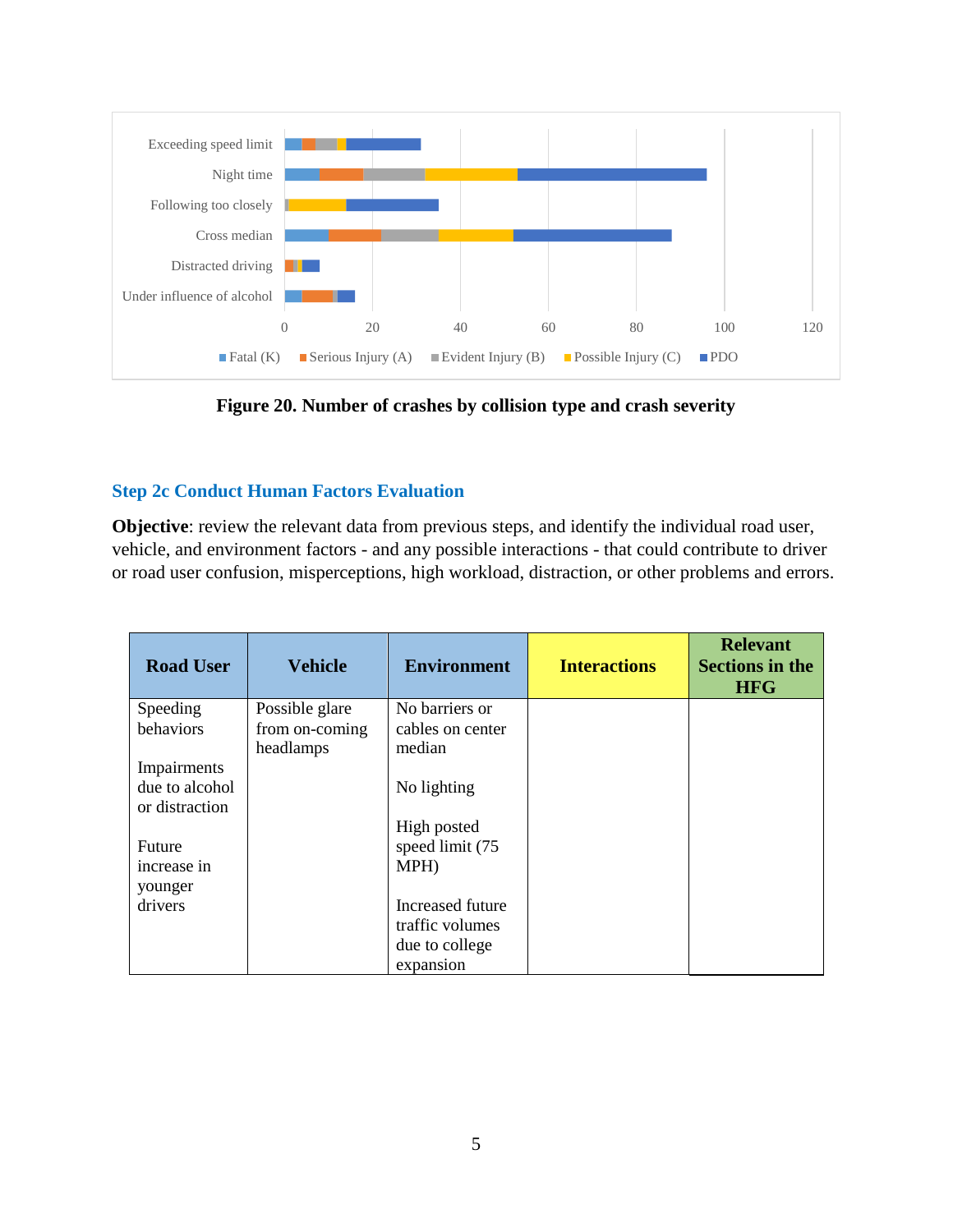| <b>Road User</b>                 | <b>Vehicle</b>                   | <b>Environment</b>                 | <b>Interactions</b>                       | <b>Relevant</b><br><b>Sections in the</b> |
|----------------------------------|----------------------------------|------------------------------------|-------------------------------------------|-------------------------------------------|
|                                  |                                  |                                    |                                           | <b>HFG</b>                                |
| Speeding<br>behaviors            | Possible glare<br>from on-coming | No barriers or<br>cables on center | Lack of barriers or<br>cables across      |                                           |
|                                  | headlamps                        | median                             | median combined                           |                                           |
| Impairments                      |                                  |                                    | with high speeds                          |                                           |
| due to alcohol<br>or distraction |                                  | No lighting                        | contributes to<br>crashes and injuries    |                                           |
|                                  |                                  | High posted                        | due to road                               |                                           |
| Future                           |                                  | speed limit (75                    | departures.                               |                                           |
| increase in                      |                                  | MPH)                               | Lack of lighting                          |                                           |
| younger<br>drivers               |                                  | Increased future                   | interacts with high                       |                                           |
|                                  |                                  | traffic volumes                    | speeds to decrease                        |                                           |
|                                  |                                  | due to college                     | visibility of lane                        |                                           |
|                                  |                                  | expansion                          | edges and increase<br>perception-reaction |                                           |
|                                  |                                  |                                    | time and likely                           |                                           |
|                                  |                                  |                                    | contributes to road                       |                                           |
|                                  |                                  |                                    | departures at night                       |                                           |
|                                  |                                  |                                    | Speed limits may be                       |                                           |
|                                  |                                  |                                    | too high for                              |                                           |
|                                  |                                  |                                    | conditions,                               |                                           |
|                                  |                                  |                                    | especially with a<br>future influx of     |                                           |
|                                  |                                  |                                    | younger drivers                           |                                           |
|                                  |                                  |                                    |                                           |                                           |
|                                  |                                  |                                    | Speculative, but<br>headlamp glare        |                                           |
|                                  |                                  |                                    | could also be                             |                                           |
|                                  |                                  |                                    | contributing to                           |                                           |
|                                  |                                  |                                    | nighttime road                            |                                           |
|                                  |                                  |                                    | departure incidents                       |                                           |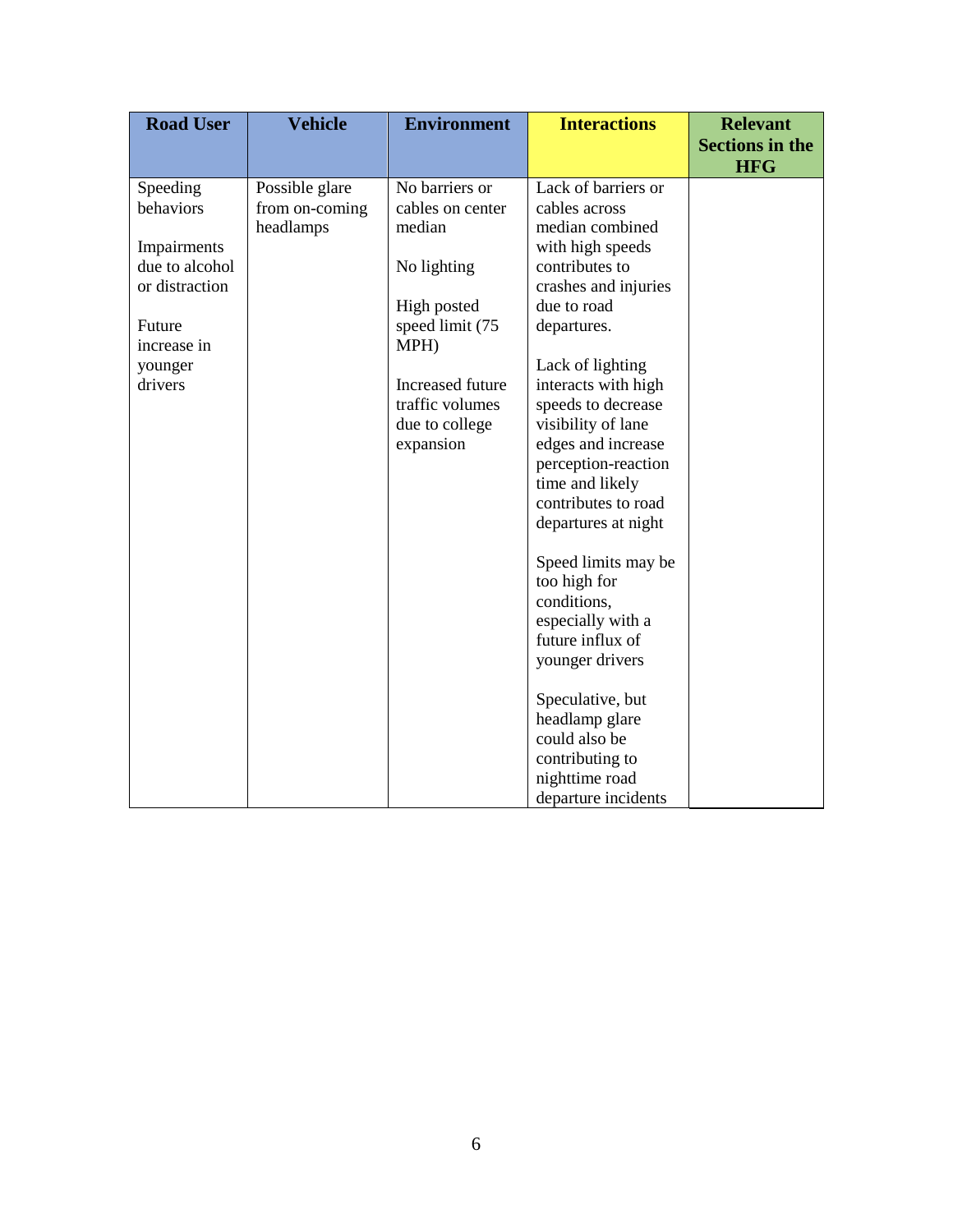## **Step 3a. Identify Potential Countermeasures from the HSM**

| Worksheet 1A -- General Information and Input Data for Rural Multilane Roadway Segments                           |                            |               |           |                             |                        |  |  |
|-------------------------------------------------------------------------------------------------------------------|----------------------------|---------------|-----------|-----------------------------|------------------------|--|--|
|                                                                                                                   | <b>General Information</b> |               |           | <b>Location Information</b> |                        |  |  |
| Analyst                                                                                                           | <b>ARM</b>                 |               |           | Roadway                     | <b>SR 75</b>           |  |  |
| Agency or Company                                                                                                 |                            | <sub>CS</sub> |           | Roadway Section             | MP 251.4 to MP 252.8   |  |  |
| Date Performed                                                                                                    |                            | 05/17/17      |           | Jurisdiction                | <b>OH</b>              |  |  |
|                                                                                                                   |                            |               |           | Analysis Year               | 2020                   |  |  |
|                                                                                                                   | <b>Input Data</b>          |               |           | <b>Base Conditions</b>      | <b>Site Conditions</b> |  |  |
| Roadway type (divided / undivided)                                                                                |                            |               |           | Undivided                   | <b>Divided</b>         |  |  |
| Length of segment, L (mi)                                                                                         |                            |               |           |                             | 2.4                    |  |  |
| AADT (veh/day)                                                                                                    | $AADT_{MAX} =$             | 89,300        | (veh/day) |                             | 57,000                 |  |  |
| Lane width (ft)                                                                                                   |                            |               |           | 12                          | 12 <sup>2</sup>        |  |  |
| Shoulder width (ft) - right shoulder width for divided [if differ for directions<br>of travel, use average width] |                            |               |           | 8                           | 4                      |  |  |
| Shoulder type - right shoulder type for divided                                                                   |                            |               |           | Paved                       | Paved                  |  |  |
| Median width (ft) - for divided only                                                                              |                            |               |           | 30                          | 40                     |  |  |
| Side Slopes - for undivided only                                                                                  |                            |               |           | 1:7 or flatter              | Not Applicable         |  |  |
| Lighting (present/not present)                                                                                    |                            |               |           | Not Present                 | <b>Not Present</b>     |  |  |
| Auto speed enforcement (present/not present)                                                                      |                            |               |           | Not Present                 | <b>Not Present</b>     |  |  |
| Calibration Factor, Cr                                                                                            |                            |               |           | 1.00                        | 1.05                   |  |  |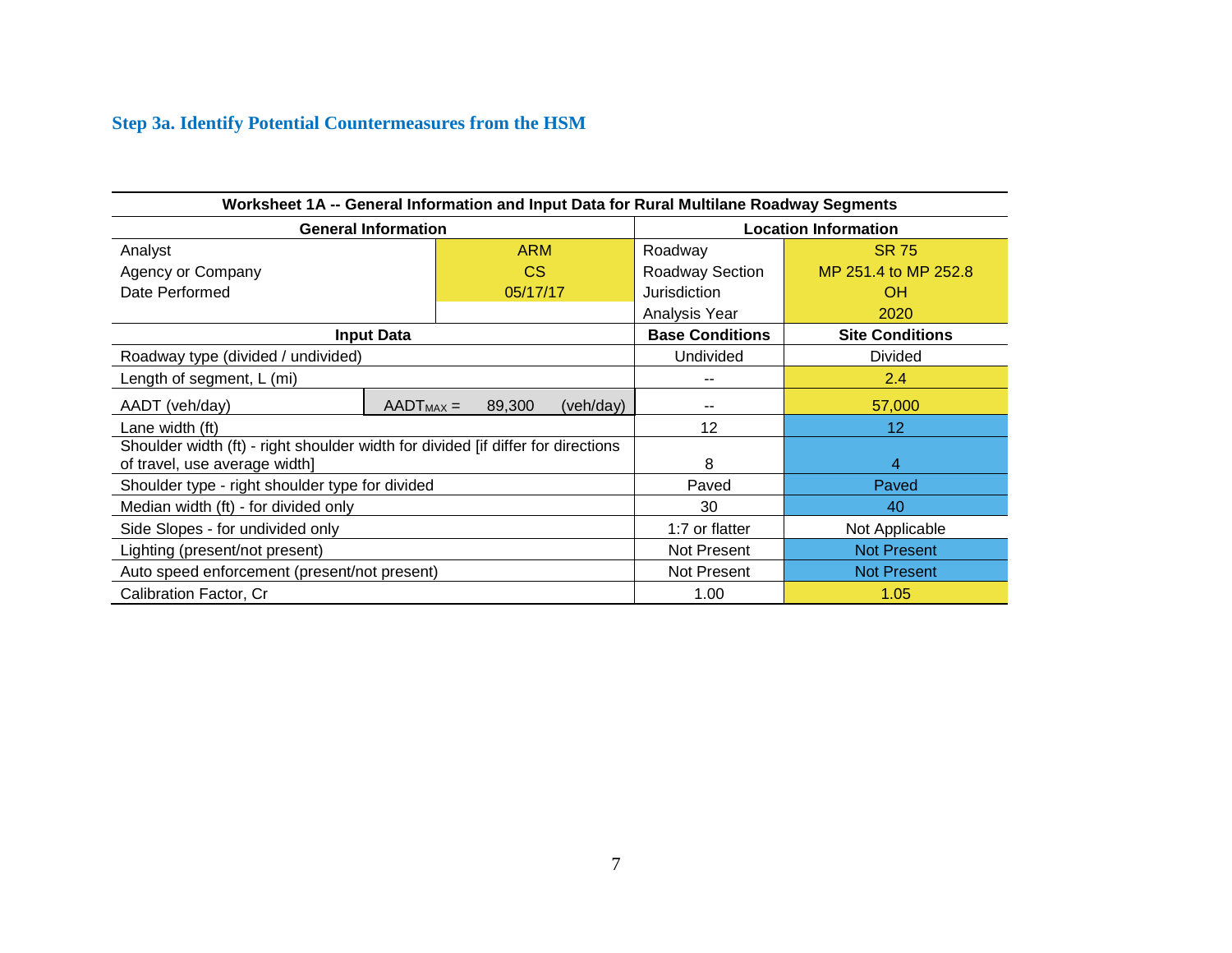# *Example 3.2- Proposed Conditions*

| Worksheet 1A -- General Information and Input Data for Rural Multilane Roadway Segments |                          |                    |                        |                             |  |  |  |
|-----------------------------------------------------------------------------------------|--------------------------|--------------------|------------------------|-----------------------------|--|--|--|
| <b>General Information</b>                                                              |                          |                    |                        | <b>Location Information</b> |  |  |  |
| Analyst                                                                                 | <b>ARM</b>               |                    | Roadway                | <b>SR 75</b>                |  |  |  |
| Agency or Company                                                                       | <b>CS</b>                |                    | Roadway Section        | MP 251.4 to MP 252.8        |  |  |  |
| Date Performed                                                                          | 05/17/17                 |                    | Jurisdiction           | <b>OH</b>                   |  |  |  |
|                                                                                         |                          |                    | Analysis Year          | 2020                        |  |  |  |
| <b>Input Data</b>                                                                       |                          |                    | <b>Base Conditions</b> | <b>Site Conditions</b>      |  |  |  |
| Roadway type (divided / undivided)                                                      |                          |                    | Undivided              | <b>Divided</b>              |  |  |  |
| Length of segment, L (mi)                                                               |                          |                    | $-$                    | 2.4                         |  |  |  |
| AADT (veh/day)                                                                          | $AADT_{MAX} =$<br>89,300 | (veh/day)          | --                     | 64,000                      |  |  |  |
| Lane width (ft)                                                                         |                          |                    | 12                     | 12 <sub>2</sub>             |  |  |  |
| Shoulder width (ft) - right shoulder width for divided [if differ for directions of     |                          |                    |                        |                             |  |  |  |
| travel, use average width]                                                              |                          |                    | 8                      | 10                          |  |  |  |
| Shoulder type - right shoulder type for divided                                         |                          |                    | Paved                  | Paved                       |  |  |  |
| Median width (ft) - for divided only                                                    |                          |                    | 30                     | 40                          |  |  |  |
| Side Slopes - for undivided only                                                        | 1:7 or flatter           | Not Applicable     |                        |                             |  |  |  |
| Lighting (present/not present)                                                          | Not Present              | <b>Present</b>     |                        |                             |  |  |  |
| Auto speed enforcement (present/not present)                                            | Not Present              | <b>Not Present</b> |                        |                             |  |  |  |
| Calibration Factor, Cr                                                                  |                          |                    | 1.00                   | 1.05                        |  |  |  |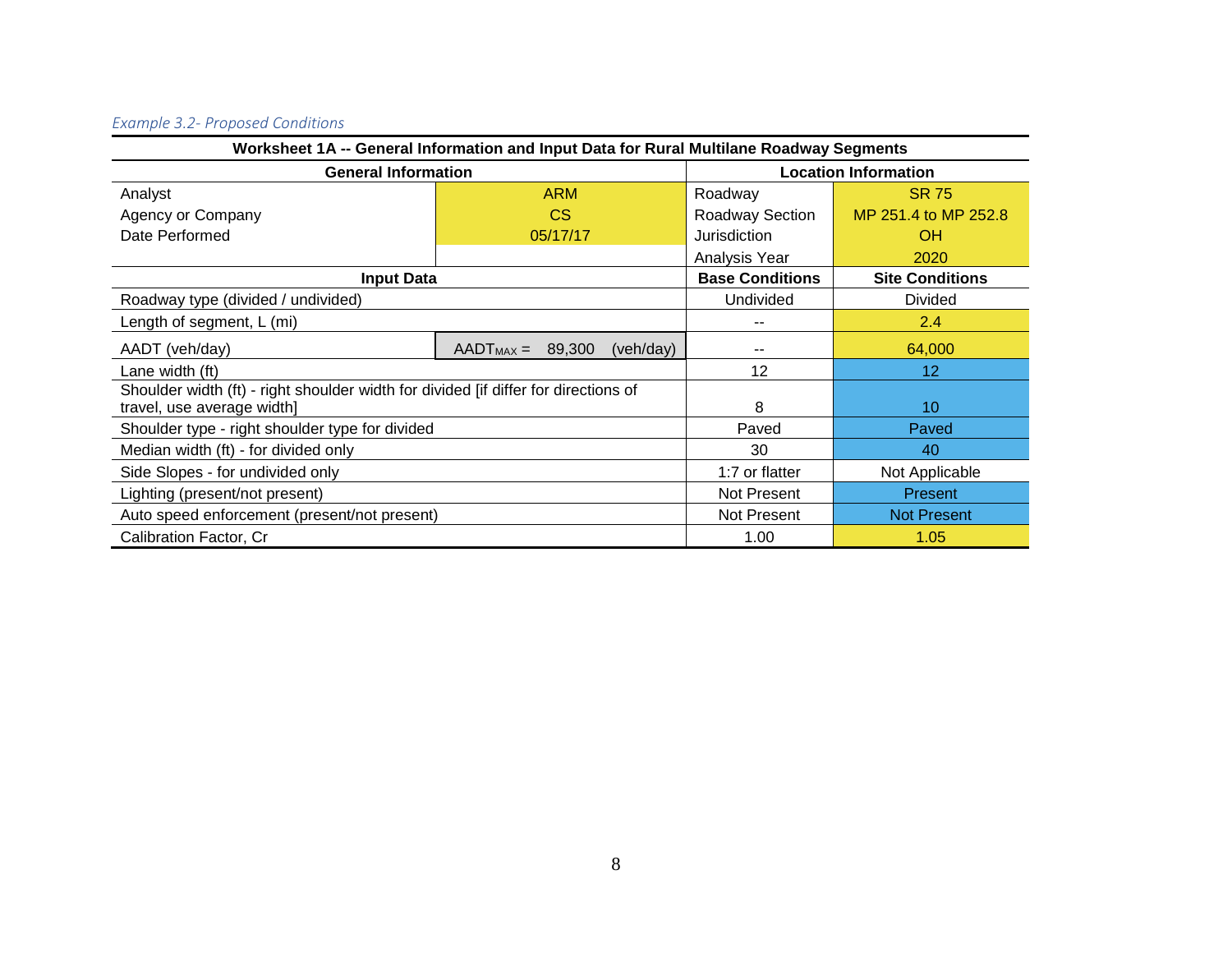| Worksheet 1E -- Summary Results for Rural Multilane Roadway Segments                                                              |                                                     |                                |                                        |  |  |  |  |
|-----------------------------------------------------------------------------------------------------------------------------------|-----------------------------------------------------|--------------------------------|----------------------------------------|--|--|--|--|
|                                                                                                                                   | 2)                                                  | (4)                            |                                        |  |  |  |  |
| <b>Crash severity</b><br>level                                                                                                    | Predicted average crash frequency<br>(crashes/year) | Roadway segment<br>length (mi) | <b>Crash rate</b><br>(crashes/mi/year) |  |  |  |  |
|                                                                                                                                   | $(7)$ from Worksheet 1C (a) or (b)                  |                                | (2)/(3)                                |  |  |  |  |
| Total                                                                                                                             | 31.9                                                | 2.4                            | 13.3                                   |  |  |  |  |
| Fatal and Injury<br>(FI)                                                                                                          | 14.2                                                | 2.4                            | 5.9                                    |  |  |  |  |
| Fatal and Injury<br>$(FI^a)$                                                                                                      | 7.9                                                 | 2.4                            | 3.3                                    |  |  |  |  |
| <b>Property Damage</b><br>Only (PDO)                                                                                              | 17.7                                                | 2.4                            | 7.4                                    |  |  |  |  |
| NOTE: Using the KABCO scale, these include only KAB crashes. Crashes with severity level C (possible<br>injury) are not included. |                                                     |                                |                                        |  |  |  |  |

|  |  |  | Table 4. Existing conditions Worksheet 1E results |  |  |
|--|--|--|---------------------------------------------------|--|--|
|--|--|--|---------------------------------------------------|--|--|

**Table 5. Proposed conditions Worksheet 1E results**

| <b>Worksheet 1E -- Summary Results for Rural Multilane Roadway Segments</b> |                                                                                                      |                 |                   |  |  |  |  |  |
|-----------------------------------------------------------------------------|------------------------------------------------------------------------------------------------------|-----------------|-------------------|--|--|--|--|--|
|                                                                             |                                                                                                      | (4)             |                   |  |  |  |  |  |
| <b>Crash severity level</b>                                                 | Predicted average crash frequency                                                                    | Roadway segment | <b>Crash rate</b> |  |  |  |  |  |
|                                                                             | (crashes/year)                                                                                       | length (mi)     | (crashes/mi/year) |  |  |  |  |  |
|                                                                             | $(7)$ from Worksheet 1C (a) or (b)                                                                   |                 | (2)/(3)           |  |  |  |  |  |
| Total                                                                       | 32.9                                                                                                 | 2.4             | 13.7              |  |  |  |  |  |
| Fatal and Injury (FI)                                                       | 14.5                                                                                                 | 2.4             | 6.0               |  |  |  |  |  |
| Fatal and Injury <sup>a</sup>                                               |                                                                                                      |                 |                   |  |  |  |  |  |
| $(FI^a)$                                                                    | 8.0                                                                                                  | 2.4             | 3.3               |  |  |  |  |  |
| <b>Property Damage</b>                                                      |                                                                                                      |                 |                   |  |  |  |  |  |
| Only (PDO)                                                                  | 18.4                                                                                                 | 2.4             | 7.7               |  |  |  |  |  |
|                                                                             | NOTE: Using the KABCO scale, these include only KAB crashes. Crashes with severity level C (possible |                 |                   |  |  |  |  |  |

injury) are not included.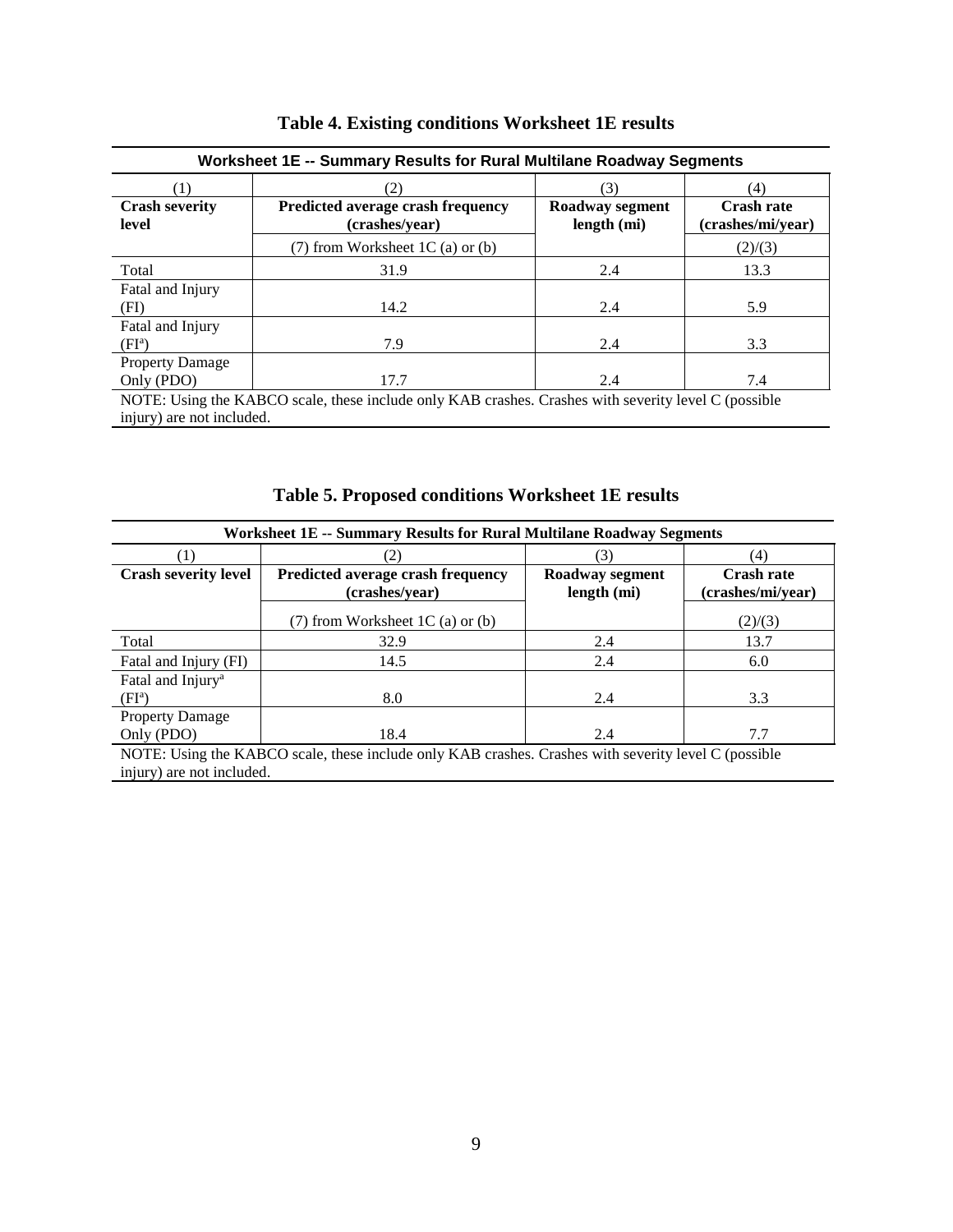|                                                     |                                                   | <b>Applicable</b>             |                          |                                 |       | <b>CMF</b> |      | <b>Estimated</b><br>Crash<br><b>Impacts</b> |
|-----------------------------------------------------|---------------------------------------------------|-------------------------------|--------------------------|---------------------------------|-------|------------|------|---------------------------------------------|
| <b>CMF</b>                                          | <b>CMF Crash Type</b>                             | <b>Site</b><br><b>Crashes</b> | <b>CMF</b>               | <b>Standard</b><br><b>Error</b> | High  | Low        | High | Low                                         |
|                                                     |                                                   |                               | <b>Cross Median</b>      |                                 |       |            |      |                                             |
| Cable Median<br><b>Barrier</b>                      | All cross median injury<br>crashes (K,A,B,C)      | 52                            | 0.71                     | 0.08                            | 0.87  | 0.55       | 45   | 29                                          |
| <b>Steel Median</b><br>Barrier                      | All cross median injury<br>crashes $(K, A, B, C)$ | 52                            | 0.65                     | 0.10                            | 0.85  | 0.45       | 44   | 23                                          |
|                                                     |                                                   |                               | <b>Nighttime</b>         |                                 |       |            |      |                                             |
| Provide<br>Lighting                                 | Nighttime injury<br>crashes $(K, A, B, C)$        | 53                            | 0.72                     | 0.07                            | 0.86  | 0.58       | 46   | 31                                          |
|                                                     |                                                   |                               | <b>Roadway Departure</b> |                                 |       |            |      |                                             |
| <b>Install Safety</b><br>edge                       | All roadway departure<br>crashes                  | 78                            | 0.909                    | 0.087                           | 1.083 | 0.735      | 84   | 57                                          |
| Increase<br>Shoulder<br>Width from                  | Roadway Departure and<br>Head-On Injury Crashes   |                               |                          |                                 |       |            |      |                                             |
| 4ft to 12 ft.                                       | (K, A, B, C)                                      | 58                            | 0.992                    | 0.10                            | 1.192 | 0.792      | 62   | 41                                          |
| <b>Combined Treatment Countermeasures</b>           |                                                   |                               |                          |                                 |       |            |      |                                             |
| Cable Median<br>Barrier and<br>Increase<br>Shoulder | All cross median, Injury                          |                               |                          |                                 |       |            |      |                                             |
| Width                                               | Crashes $(K, A, B, C)$                            | 52                            | .70                      | .06                             | 0.824 | 0.584      | 43   | 30                                          |

## **Table 6. Countermeasures and safety effects for selected potential projects**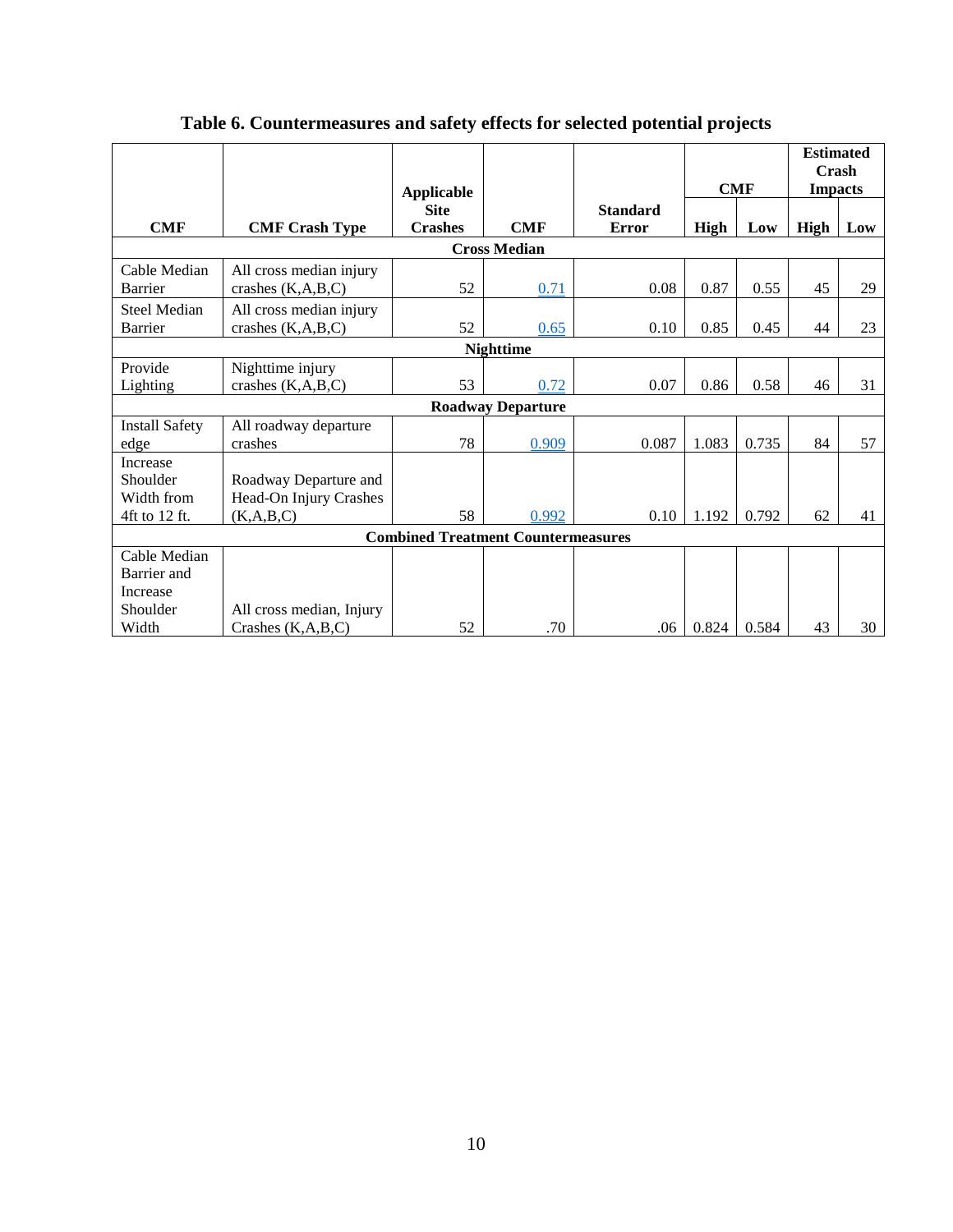## **Step 3b. Identify Potential Countermeasures from the HFG**

Generate a list of keywords that can be used to characterize the nature and causes of the crashes, conflicts, and related safety outcomes-especially those seen in the *Interactions* column of the HFIM. For this example, useful keywords would seem to be: medians, younger drivers, lighting, rural driving, speeding and speeding behaviors, and impaired driving (alcohol, distraction). We then search the Table of Contents and the Index in the HFG for these (and closely related) keywords to identify Chapters, Guidelines, and Tutorials that seem most relevant to the HFIM interactions and underlying safety issues. The .pdf version of the HFG can also be manually searched for each keyword to identify potentially useful HFG contents. We can also use Appendix B of this primer document to quickly identify Chapters and Guidelines of particular interest. Relevant Chapters, Guidelines, and Tutorials are then listed in the rightmost column of the HFIM.

An initial review of the HFG using these keywords yields the following Chapters/Guidelines as *potentially* relevant to this example:

- **Chapter 6: Curves (Horizontal Alignment)**
	- o 6-10 Countermeasures to Improve Pavement Delineation
	- o 6-12 Signs on Horizontal Curves
- **Chapter 8: Tangent Sections and Roadside (Cross Section)**
	- o 8-4 Overview of Driver Alertness on Long Tangent Sections
- **Chapter 17: Speed Perception, Speed Choice, and Speed Control**
	- o 17-10 Speeding Countermeasures: Setting Appropriate Speed Limits
	- o 17-12 Speeding Countermeasures: Communicating Appropriate Speed Limits
- **Chapter 20: Markings**
	- o 20-8 Post-mounted Delineators
- **Chapter 21: Lighting**
	- o 21-2: Countermeasures for Mitigating Headlamp Glare
	- o 21-4 Nighttime Driving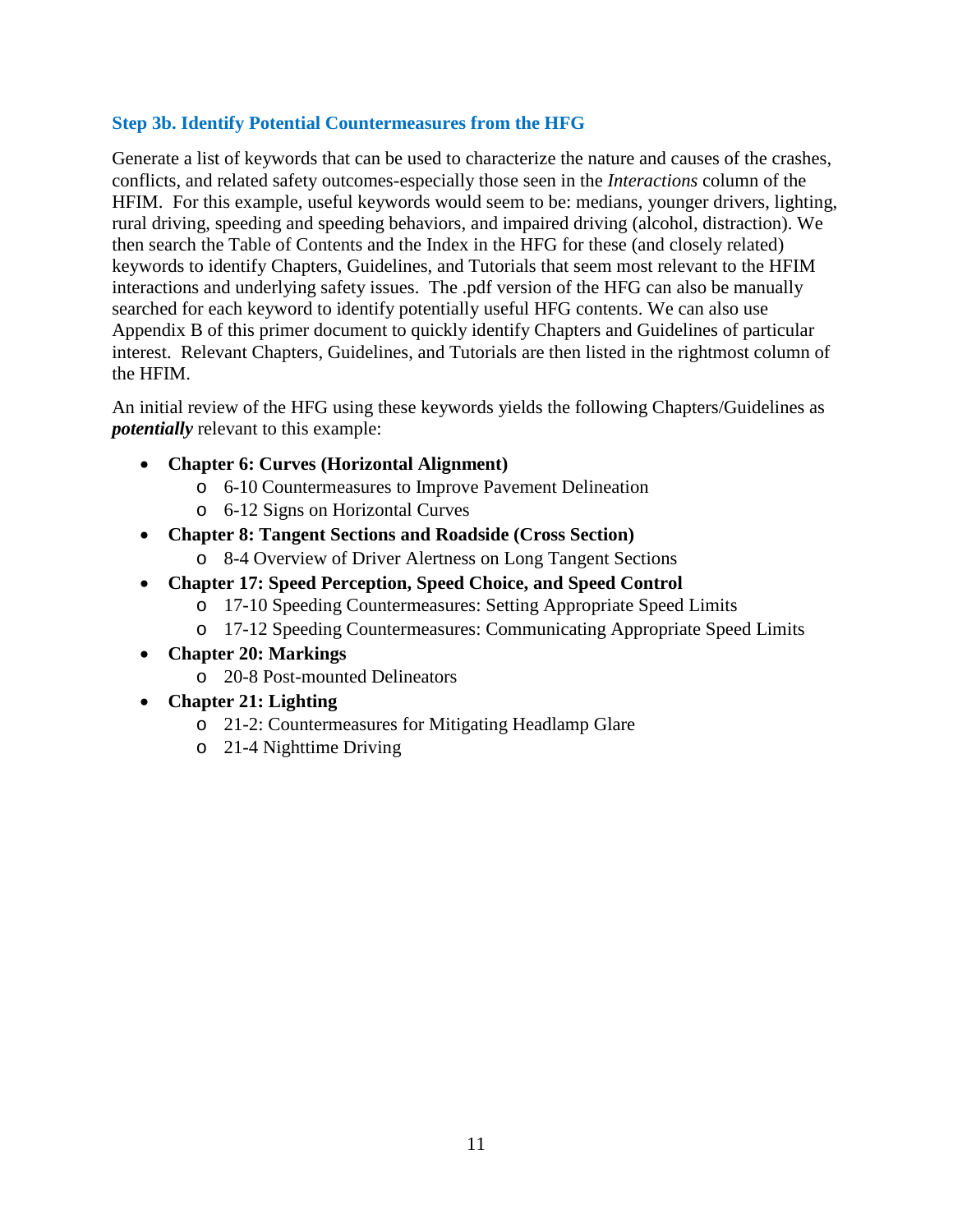| <b>Road User</b>                                                                                                        | <b>Vehicle</b>                                | <b>Environment</b>                                                                                                                                                          | <b>Interactions</b>                                                                                                                                                                                                                                                                                                                                                                                                                                                                                                                                                                           | <b>Relevant</b><br><b>Sections in the</b>                                                                                                                                                                                                                                                                                                             |
|-------------------------------------------------------------------------------------------------------------------------|-----------------------------------------------|-----------------------------------------------------------------------------------------------------------------------------------------------------------------------------|-----------------------------------------------------------------------------------------------------------------------------------------------------------------------------------------------------------------------------------------------------------------------------------------------------------------------------------------------------------------------------------------------------------------------------------------------------------------------------------------------------------------------------------------------------------------------------------------------|-------------------------------------------------------------------------------------------------------------------------------------------------------------------------------------------------------------------------------------------------------------------------------------------------------------------------------------------------------|
| Speeding<br>behaviors<br>Impairments<br>due to alcohol<br>or distraction<br>Future<br>increase in<br>younger<br>drivers | Possible glare<br>from on-coming<br>headlamps | No barriers or<br>cables on center<br>median<br>No lighting<br>High posted<br>speed limit (75<br>MPH)<br>Increased future<br>traffic volumes<br>due to college<br>expansion | Lack of barriers or<br>cables across<br>median combined<br>with high speeds<br>contributes to<br>crashes and injuries<br>due to road<br>departures.<br>Lack of lighting<br>interacts with high<br>speeds to decrease<br>visibility of lane<br>edges and increase<br>perception-reaction<br>time and likely<br>contributes to road<br>departures at night<br>Speed limits may be<br>too high for<br>conditions,<br>especially with a<br>future influx of<br>younger drivers<br>Speculative, but<br>headlamp glare<br>could also be<br>contributing to<br>nighttime road<br>departure incidents | <b>HFG</b><br>Chapter 6:<br>Curves<br>(Horizontal<br>Alignment)<br>$06-10$<br>$06-12$<br>Chapter 8:<br>Tangent<br>Sections and<br>Roadside<br>$08-4$<br>Chapter 17:<br>Speed<br>Perception,<br>Speed Choice,<br>and Speed<br>Control<br>$0$ 17-10, 17-<br>12<br>Chapter 20:<br><b>Markings</b><br>$020-8$<br>Chapter 21:<br>Lighting<br>$021-2, 21-4$ |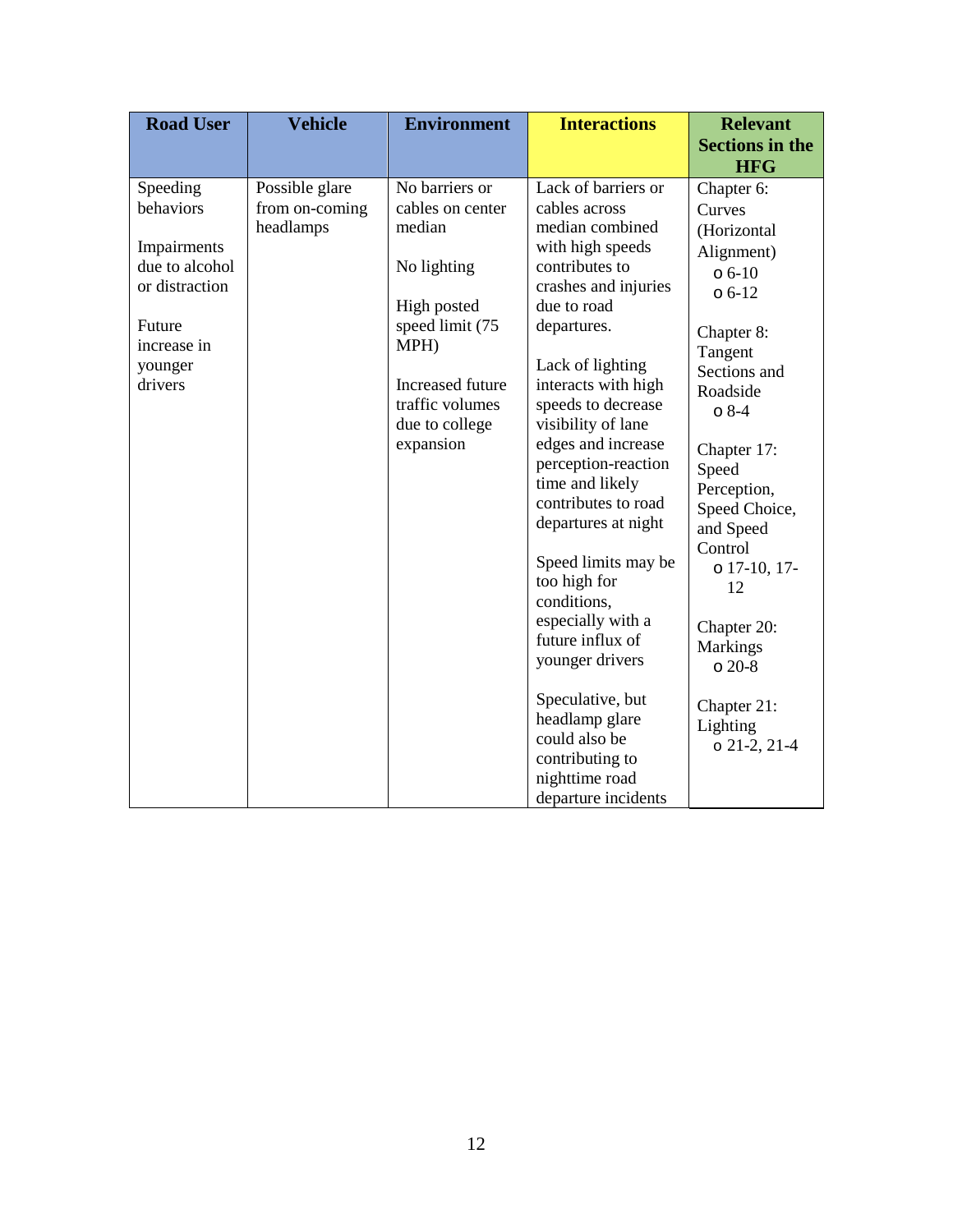| <b>HFG</b> Section         | Summary of Important Road User Issues and Countermeasures                                                                                                                     |  |
|----------------------------|-------------------------------------------------------------------------------------------------------------------------------------------------------------------------------|--|
| 6-10 Countermeasures       | This guideline describes how pavement markings can help driver performance.                                                                                                   |  |
| to Improve Pavement        | Though its focus is on curve driving, it provides useful guidance for this site. It                                                                                           |  |
| Delineation                | includes guidance on edge and center lines, raised reflective pavement markers, and                                                                                           |  |
|                            | markers on signs.                                                                                                                                                             |  |
| 6-12 Signs on              | This guideline provides information on the advance placement and spacing for                                                                                                  |  |
| <b>Horizontal Curves</b>   | chevrons for curve warning signs. Designers and planners can use this information                                                                                             |  |
|                            | to notify the driver of the upcoming curve so that the driver can change the speed or                                                                                         |  |
| 8-4 Overview of Driver     | path of the vehicle-or both.                                                                                                                                                  |  |
|                            | Fatigue can reduce both vigilance and driver performance; fatigue is clearly a causal<br>factor in some of the crashes at this site. This guideline explains how to break the |  |
| Alertness on Long          |                                                                                                                                                                               |  |
| <b>Tangent Sections</b>    | monotony, such as adding visual complexity, or provide countermeasures, such as                                                                                               |  |
| 17-10 Speeding             | shoulder rumble strips and/or median barriers.<br>This guideline discusses how to set an appropriate speed limit accounting for the                                           |  |
| Countermeasures:           | unique traffic, design, and environmental aspects of a roadway. It includes standard                                                                                          |  |
| <b>Setting Appropriate</b> | conditions, variable speed limits, and heavy truck traffic. The PSL at this site may be                                                                                       |  |
| <b>Speed Limits</b>        | too high, and a review to determine if speed is appropriately set may be helpful.                                                                                             |  |
| 17-12 Speeding             | This guideline discusses best practices for communicating posted speed limits to                                                                                              |  |
| Countermeasures:           | drivers and explains when to use approaches such as redundant signs, active speed                                                                                             |  |
| Communicating              | warning, and in-pavement measures. There may be specific locations within this                                                                                                |  |
| Appropriate Speed          | roadway segment where such countermeasures could be helpful.                                                                                                                  |  |
| Limits                     |                                                                                                                                                                               |  |
|                            |                                                                                                                                                                               |  |
| 20-8 Post-mounted          | Post-mounted delineators are a series of retroreflective marking devices above the                                                                                            |  |
| Delineators                | pavement surface that are used to communicate the roadway alignment to drivers.                                                                                               |  |
|                            | They are useful when the alignment might be confusing or unexpected. Although it                                                                                              |  |
|                            | is unclear if the alignment is confusing at this site, their use could be considered.                                                                                         |  |
|                            | This guideline provides recommendations for delineator use, including spacing.                                                                                                |  |
| 21-2 Countermeasures       | This guideline discusses approaches to reducing glare from other vehicles'                                                                                                    |  |
| for Mitigating             | headlamps. Glare occurs when the intensity of a light source is greater than the                                                                                              |  |
| Headlamp Glare             | adaptation level to the surrounding view. Given the lack of lighting and the general                                                                                          |  |
|                            | roadway geometry, it is possible that glare from on-coming headlamps is                                                                                                       |  |
|                            | contributing to crashes and that countermeasures to reduce such glare could be                                                                                                |  |
|                            | utilized.                                                                                                                                                                     |  |
| 21-4 Nighttime Driving     | This guideline lists the respective benefits and suggested conditions for using                                                                                               |  |
|                            | seven treatments for improving visibility at night, ranging from continuous                                                                                                   |  |
|                            | lighting to advance warning signs. Visibility at night on this roadway site be                                                                                                |  |
|                            | limited by the lack of ambient light, the reach of headlamps, and the inability of                                                                                            |  |
|                            | drivers to detect roadway edges.                                                                                                                                              |  |